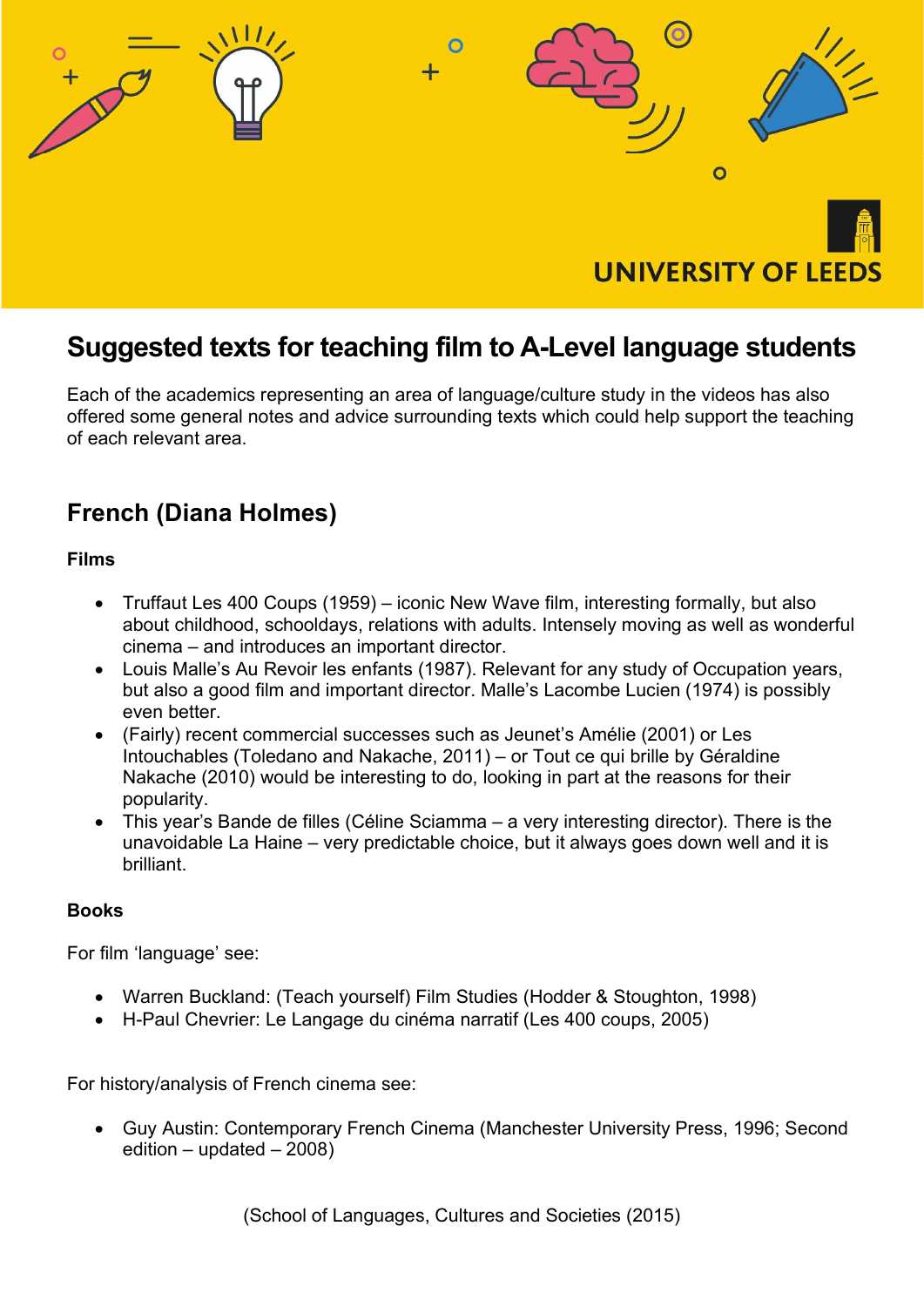- Phil Powrie and Keith Reader: French Cinema: a Student's Guide (Arnold, 2002)
- Phil Powrie (ed.): The Cinema of France (Wallflower Press, 2006)
- Our series with Manchester University Press on French Film Directors provides critically sophisticated but accessible work on most 'important' directors: see for example my own volume on Truffaut (with Robert Ingram)
- Diana Holmes & Robert Ingram: François Truffaut (MUP, 1998)

## Spanish (Duncan Wheeler)

Suggested films for teaching:

- Bajarse al moro (Fernando Colomo, 1989)
- El calentito (Chus Gutiérrez, 2005)
- Ocho apellidos vascos (Emilio Martínez Lázaro, 2014)
- El perro del hortelano (Pilar Miró, 1996)
- Soldados de Salamina (David Trueba, 2003)
- También la lluvia (Icíar Bollaín, 2010)

Secondary Reading:

- Jordan, Barry and Mark Allison, Spanish Cinema: A Student's Guide (London: Hodder Arnold, 2005).
- Delgado, Maria. M. and Robin W. Fiddian (eds.), Spanish Cinema, 1973-2000 (Manchester: Manchester University Press, 2013).
- Delgado, Maria M., Stephen Hart and Randall Johnson, A Companion to Latin American Cinema (Chichester: Wiley-Blackwell, forthcoming).
- Faulkner, Sally, A History of Spanish Film (London: Bloomsbury, 2013).
- Labanyi, Jo and Tatjana Pavlovic, A Companion to Spanish Cinema (Chichester: Wiley-Blackwell, 2013).
- Mira, Alberto (ed.), The Cinema of Spain and Portugal (New York: Columbia University Press, 2005).
- Stone, Rob, Spanish Cinema (London: Routledge, 2001) Wheeler, Duncan and Fernando Canet (eds.), Contemporary Spanish Cinema (Bristol: Intellect, 2014).